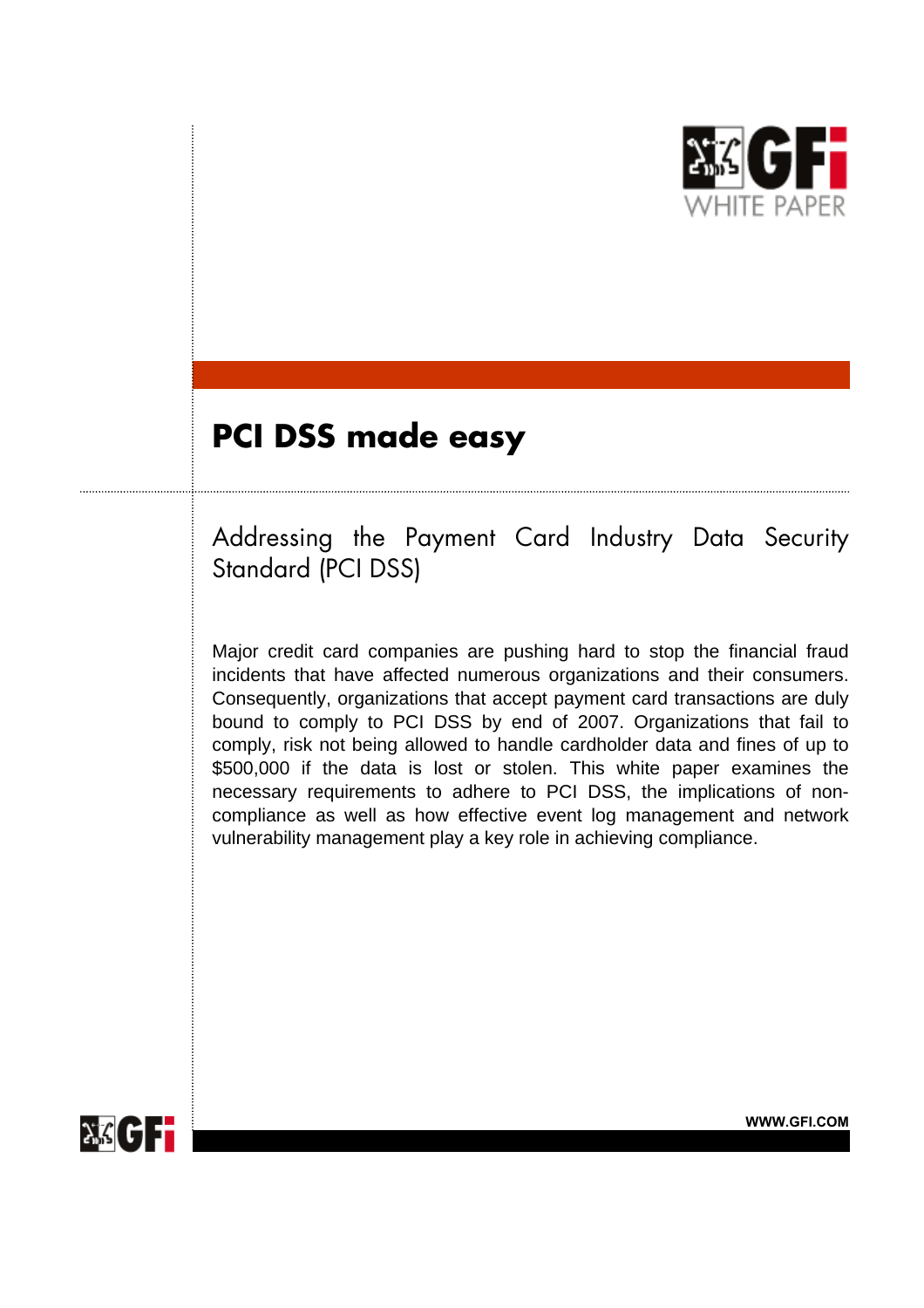## **Introduction**

Credit cards are widespread and their use for online payments is increasing dramatically. There were 1.3 billion credit cards in circulation in the U.S. in 2004, with 76% of Americans having at least one credit card. Retail U.S. e-commerce sales in the fourth quarter of 2006 were \$33.9billion, a 25% increase over the same quarter in 2005.

There is bad news however: Credit card fraud (25%) was the most common form of reported identity theft in 2006. Considering that more than \$48 billion was lost by financial institutions and businesses in that year due to identity theft, and \$5 billion lost by individuals, it can be said that credit card fraud is digging deep into everyone's pockets! E-commerce fraud is also on the rise, reaching \$3 billion in 2006 with an increment of 7% over 2005. This white paper examines the consequences of cardholder data theft and addresses the following key questions:

- What is the PCI directive?
- Why is it important for your business to comply?
- What are the consequences of not complying?
- What solutions are available to address the PCI directive?

# **Cardholder data theft and fraud – some real cases**

• February 18, 2005 – Bank of America claimed that it had lost more than 1.2 million customer records – though it said there was no evidence that the data had fallen into the hands of criminals.

- June 16, 2005 CardSystems, a merchant payment-processing provider, was sued in a series of class action cases alleging that it failed to adequately protect the personal information of 40 million customers. CardSystems' business faced collapse as VISA and American Express cut their ties with the company, prohibiting it from processing their card data. CardSystems was subsequently acquired by another company.
- February 9, 2006 It was estimated that around 200,000 debit card accounts were disclosed by unknown retail merchants, apparently OfficeMax and others. These included accounts related to bank and credit union acquirers nationwide such as CitiBank and Wells Fargo.
- January 31, 2006 Boston Globe and The Worcester Telegram & Gazette unwittingly exposed 240,000 credit and debit card records along with routing information for personal checks printed on recycled paper used in wrapping newspaper bundles for distribution.
- January 12, 2007 MoneyGram, a payment service provider, reported that a company server was unlawfully accessed over the Internet last month. It contained information on

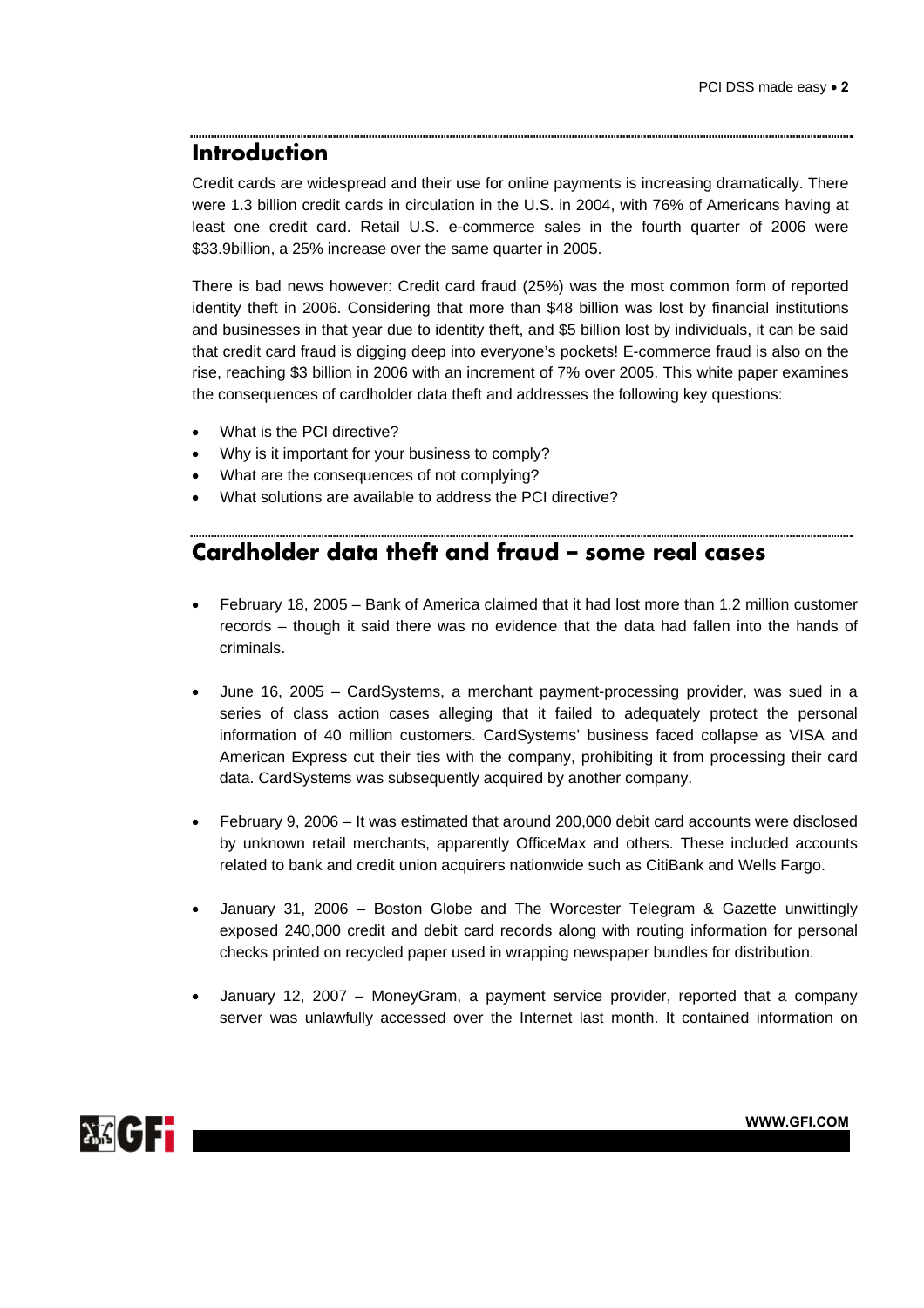about 79,000 bill payment customers, including names, addresses, phone numbers, and in some cases, bank account numbers.

• January 17, 2007 – TJX Companies Inc. publicly disclosed that they had experienced an unauthorized intrusion into the electronic credit/debit card processing system. In what is considered the most glamorous security breaches to date, as much as 45,700,000 credit/debit card account numbers and over 455,000 merchandise return records (containing customer names and driver's license numbers) were stolen from the company's IT system.

Large online retailers are not the only organizations being targeted. Public attention may be fixed on high-profile data losses, but experts studying financial fraud say hackers increasingly are targeting small, commercial websites. In some cases, criminals are able to gain real-time access to the websites' transaction information, allowing them to steal valid credit card numbers and quickly effect large numbers of fraudulent purchases. Small e-businesses offer fewer total victims, but they often present a softer target, either due to flaws in the software merchants use to process online orders or an over-reliance on outsourced website security.

Cybercrime and the attendant threat of identity theft reduce user and consumer confidence, slowing the acceptance of e-commerce. As a result, computer security, a critical activity that helps to protect these systems, has rightfully moved to a position of prominence.

### **Payment Card Industry (PCI) directive**

The Payment Card Industry (PCI) data security framework was created by American Express, Discover Financial Services, JCB, MasterCard Worldwide, and Visa International. Prior to 2004, each of the associations had a proprietary set of information security requirements which were often burdensome and repetitive for participants in multiple brand networks. The associations subsequently created a uniform set of information security requirements for all national card brands (exclusive of boutique and private labels). These requirements became known as the PCI Data Security Standard (PCI DSS), governing all the payment channels: Retail, mail orders, telephone orders and e-commerce.

### **The PCI DSS framework**

The PCI DSS framework is divided into 12 security requirements (VISA refers to them as the 'Digital Dozen') which are organized in six categories as follows:

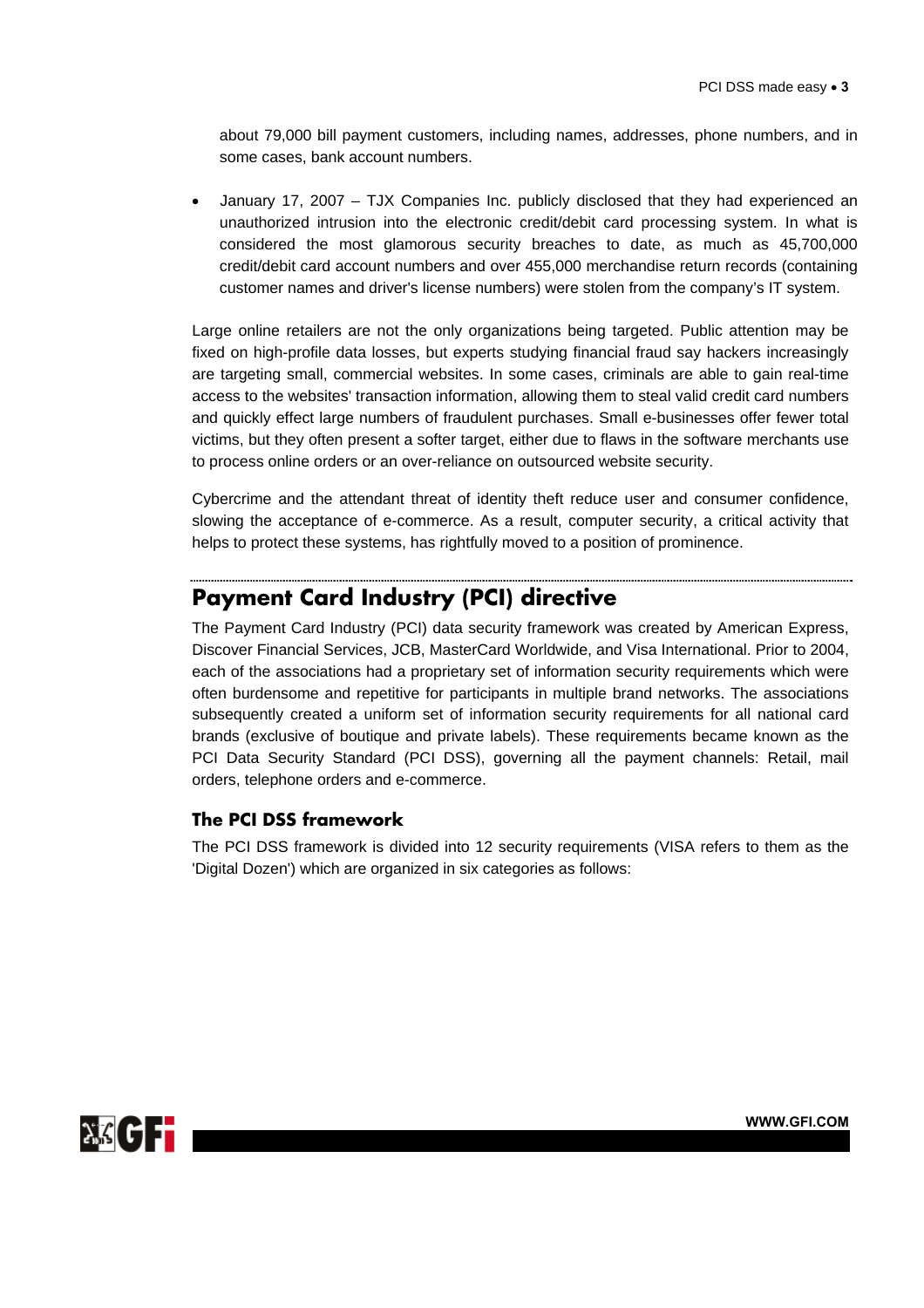#### **PCI DSS**

#### **Build and maintain a secure network**

Requirement 1: Install and maintain a firewall configuration to protect cardholder data Requirement 2: Do not use vendor-supplied defaults for system passwords and other security parameters

#### **Protect cardholder data**

Requirement 3: Protect stored cardholder data

Requirement 4: Encrypt transmission of cardholder data across open, public networks

**Maintain a vulnerability management program**

Requirement 5: Use and regularly update anti-virus software or programs

Requirement 6: Develop and maintain secure systems and applications

#### **Implement strong access control measures**

Requirement 7: Restrict access to cardholder data by business need-to-know Requirement 8: Assign a unique ID to each person with computer access Requirement 9: Restrict physical access to cardholder data

#### **Regularly monitor and test networks**

Requirement 10: Track and monitor all access to network resources and cardholder data Requirement 11: Regularly test security systems and processes

#### **Maintain an information security policy**

Requirement 12: Maintain a policy that addresses information security for employees and contractors

### **Table 1: The PCI DSS framework**

Compliance with these requirements can be summarized into 3 main stages:

- **Collecting and storing**: Secure collection and tamper-proof storage of all log data so that it is available for analysis.
- **Reporting:** Being able to prove compliance on the spot if audited and present evidence that controls are in place for protecting data.
- **Monitoring and alerting:** Have systems in place such as auto-alerting, to help administrators constantly monitor access and usage of data. Administrators are warned of problems immediately and can rapidly address them. These systems should also extend to the log data itself – there must be proof that log data is being collected and stored.

### **Merchant and service provider levels**

Merchants and service providers who must comply with the PCI DSS are categorized according to the number of card transactions they process over a 12-month period. Table 2 and Table 3

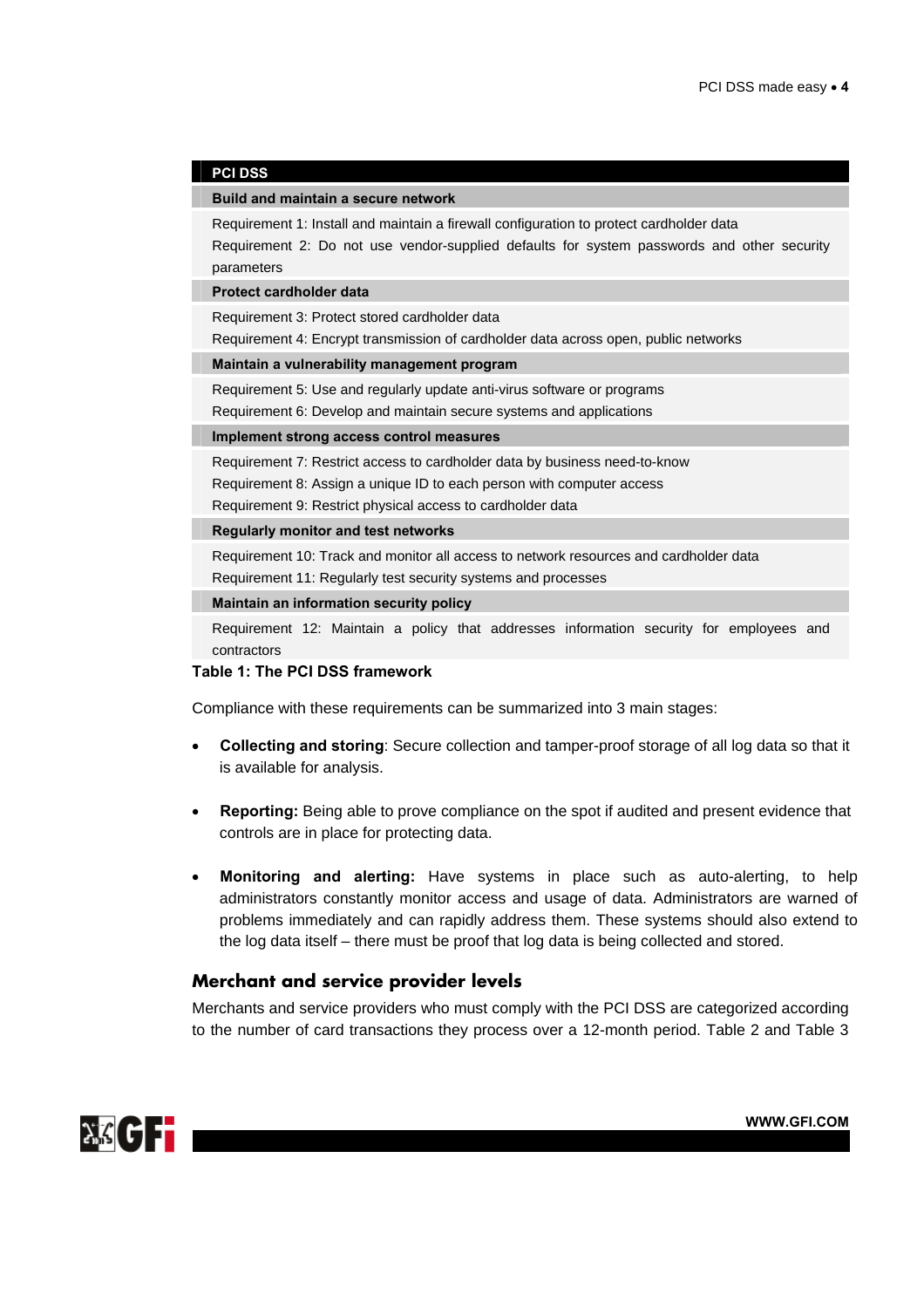below describe the various levels and compliance requirements for both merchants and service providers.

**Merchants** are authorized acceptors of cards for the payment of goods and services. Examples of industries in which merchants must be compliant include, but are not limited to:

- Online trading such as Amazon.com online retailer
- Retail such as Wal-Mart retail outlets
- Higher education such as universities
- Healthcare such as hospitals
- Travel and entertainment such as hotels and restaurants
- Energy such as gas stations
- Finance such as banks and insurance companies

| <b>MERCHANT LEVELS</b>                                                                                                                                                                   |                                                                           |
|------------------------------------------------------------------------------------------------------------------------------------------------------------------------------------------|---------------------------------------------------------------------------|
| MERCHANT DEFINITION *                                                                                                                                                                    | <b>COMPLIANCE</b>                                                         |
| Level 1                                                                                                                                                                                  |                                                                           |
| Merchants from whom cardholder data has<br>been compromised<br>Merchants with more than six million credit<br>transactions annually across all<br>card<br>channels, including e-commerce | Annual onsite PCI data security assessment<br>and quarterly network scans |
| Level <sub>2</sub>                                                                                                                                                                       |                                                                           |
| Merchants with between 1 and 6 million<br>credit card transactions annually                                                                                                              | Annual self-assessment and quarterly network<br>scans                     |
| Level 3                                                                                                                                                                                  |                                                                           |
| <b>Merchants</b><br>with<br>20,000<br>between<br>and<br>$\bullet$<br>1,000,000<br>credit<br>card<br>e-commerce<br>transactions annually                                                  | Annual self-Assessment and quarterly network<br>scans                     |
| Level 4**                                                                                                                                                                                |                                                                           |
| All other merchants                                                                                                                                                                      | Annual self-assessment and annual network<br>scans                        |
| Table 2: Merchant levels                                                                                                                                                                 |                                                                           |

\* Merchant levels are based on Visa USA definitions

\*\* The PCI DSS requires that all merchants perform external network scanning to achieve compliance. Acquirers may require submission of scan reports and/or questionnaires by level 4 merchants.

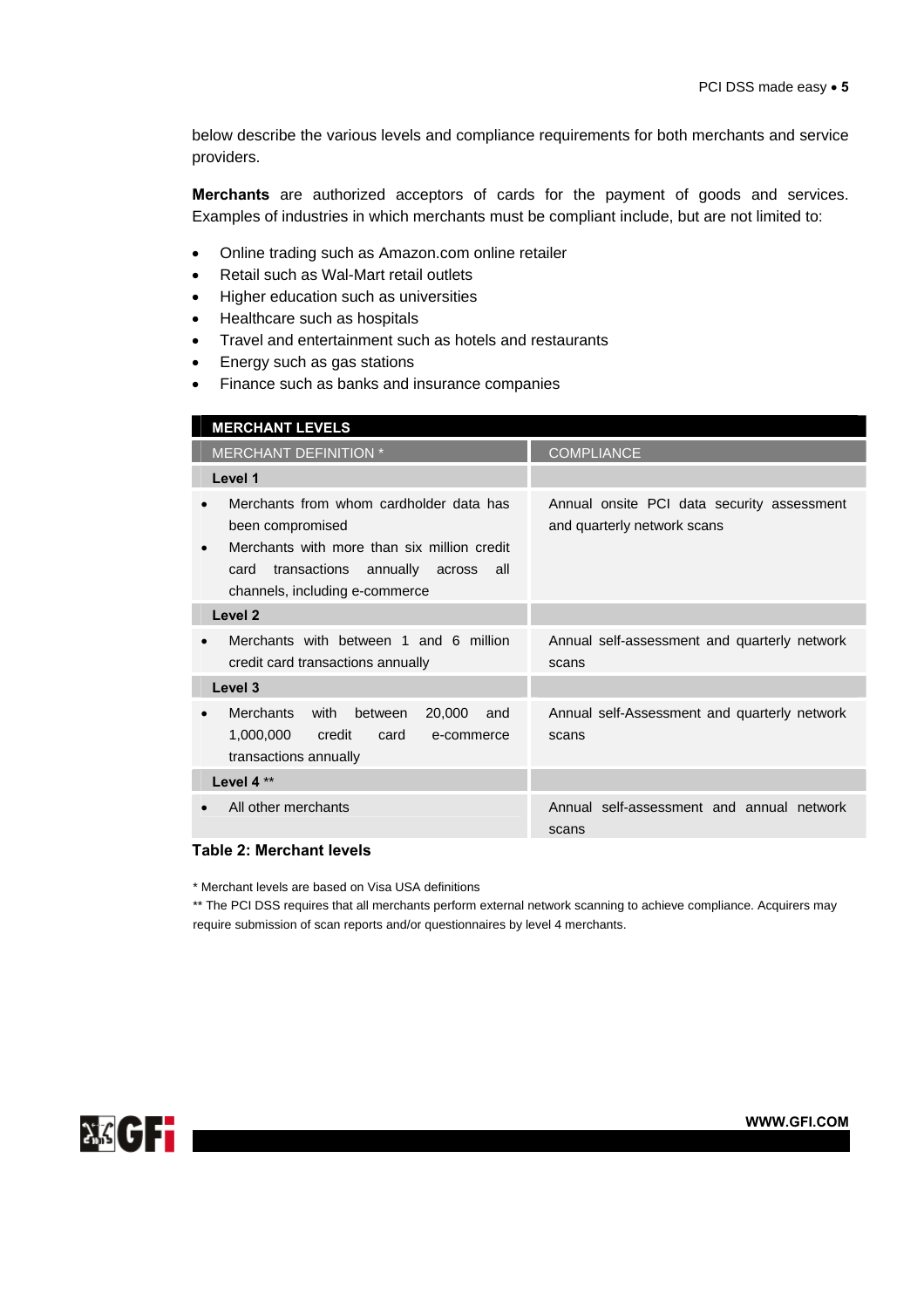**Service Providers** are organizations that process, store, or transmit cardholder data on behalf of card members, merchants, or other service providers. Examples of service providers which must be compliant include, but are not limited to:

- Payment gateways
- E-commerce host providers
- Managed service providers
- Credit reporting agencies
- Backup management companies
- Paper shred companies

| <b>SERVICE PROVIDER DEFINITION</b>                                                                                                                            | <b>COMPLIANCE</b>                                                         |  |
|---------------------------------------------------------------------------------------------------------------------------------------------------------------|---------------------------------------------------------------------------|--|
| Level 1                                                                                                                                                       |                                                                           |  |
| All processors (member and non-member) and<br>all payment gateways.*                                                                                          | Annual onsite PCI Data Security assessment<br>and quarterly network scans |  |
| Level 2                                                                                                                                                       |                                                                           |  |
| Any service provider that is not in Level 1 and<br>stores, processes, or transmits more than 1<br>million<br>credit<br>card accounts/transactions<br>annually | Annual onsite PCI Data Security assessment<br>and quarterly network scans |  |
| Level 3                                                                                                                                                       |                                                                           |  |
| Any service provider that is not in Level 1 and<br>stores, processes, or transmits fewer than<br>1,000,000 credit card accounts/transactions<br>annually      | Annual self-assessment questionnaire<br>and<br>quarterly network scans    |  |
| Table 3: Service provider levels                                                                                                                              |                                                                           |  |

\* Payment gateways are a category of agent or service provider that stores, processes, and/or transmits cardholder data as part of a payment transaction (for example, PayPal). Specifically, they enable payment transactions (e.g., authorization or settlement) between merchants and processors (for example VisaNet endpoints). Merchants may send their payment transactions directly to an endpoint, or indirectly to a payment gateway.Stringent compliancy deadlines

Major card companies are pushing hard on merchants who must adhere to the PCI DSS compliance. Various deadlines have been set and hefty sanctions and fines have been placed for organizations who fail to arrive to the finish line on time. Amongst important deadlines, Visa USA has set:

- March 31, 2007 The deadline by which level 1 and 2 merchants should demonstrate that they are not storing full track data, CVV2 or PIN data.
- September 30, 2007 The date by which all level 1 merchants are expected to be fully PCI

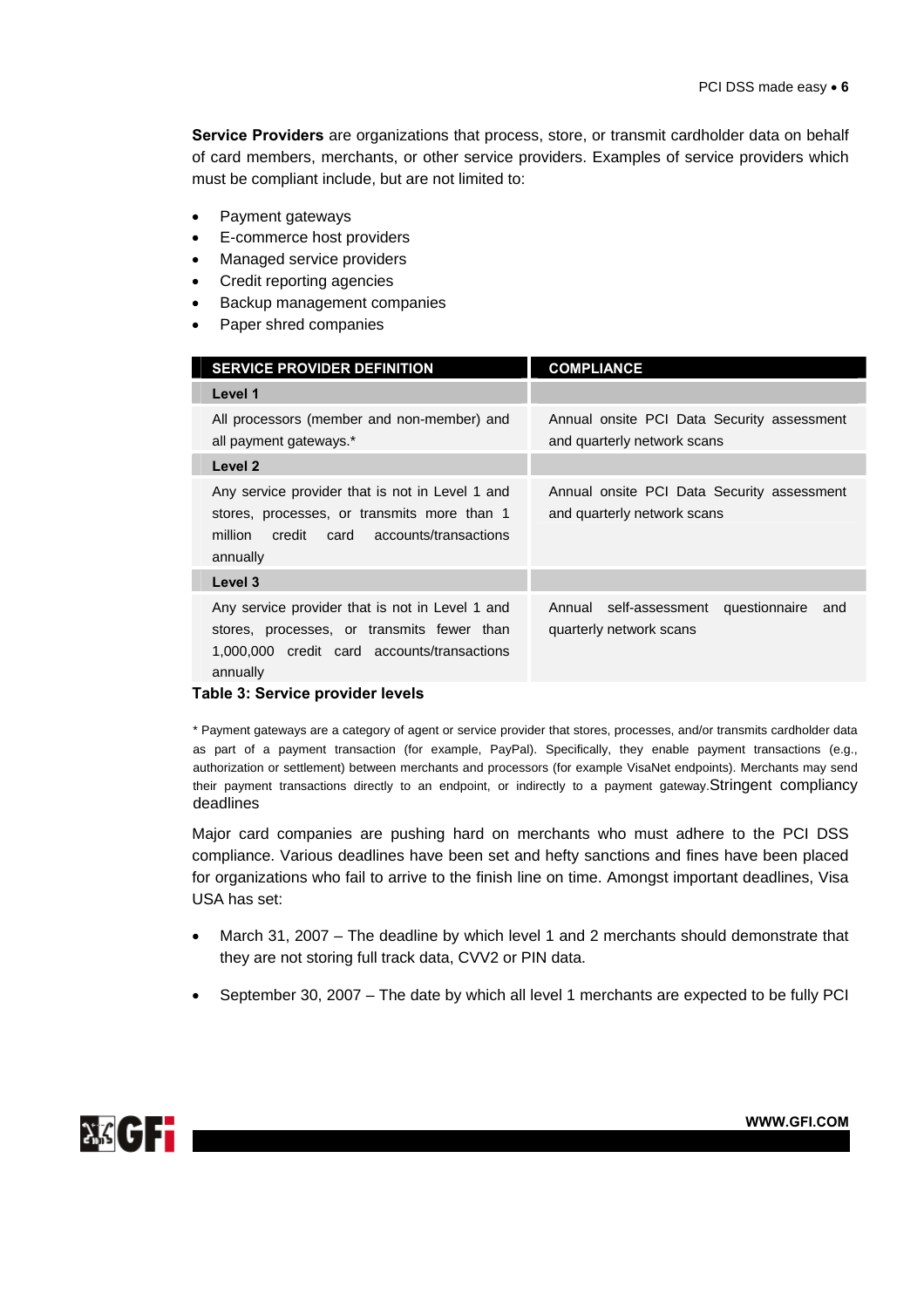DSS compliant.

• December 31, 2007 – The date by which all level 2 merchants are expected to be fully PCI DSS compliant.

Deadlines for compliance may vary between card associations and regions; therefore hesitant merchants and service providers should make the seasoned decision to consult acquirers or card associations for their respective deadlines.

# **Why is it important for your business to comply?**

Though a U.S.-led standard, PCI DSS is a global requirement for all entities handling cardholder data. Not all countries are aware of this, for example, widespread confusion in Australia's banking industry about new compliance measures has led to five breaches during 2006 of the PCI DSS.

It's in the own interest of acquiring banks to ensure their merchants are aware and compliant to PCI DSS. The reason is quite logical – acquiring banks are the main actors that build up the line of trust between card companies and merchants – consequently they are also the ones that end up directly in the line of fire of credit/debit card companies whenever one or more of their merchants suffers a breach. To maintain a successful and healthy business relationship with card companies, acquiring banks must ensure that their merchants are adequately protected; and PCI DSS is the tool that gauges cardholder data security on the merchants side.

Similarly, merchants and service providers are expected to demonstrate their level of compliancy to PCI DSS. This helps maintain a healthy business relationship with acquiring banks and avert non-compliance liabilities,

### **What are the consequences of not complying?**

Card companies may impose fines on their member banking institutions when merchants are found to be non-compliant with PCI DSS. Acquiring banks may in turn contractually oblige merchants to indemnify and reimburse them for such fines. Fines could go up to \$500,000 per incident if data is compromised and merchants are found to be non-compliant. In the worst case scenario, merchants could also risk losing the ability to process customers' credit card transactions.

Businesses from which cardholder data has been compromised are obliged to notify legal authorities and are expected to offer free credit-protection services to those potentially affected.

There may be other consequences besides the fines. Cardholder data loss, whether accidental or through theft, may also lead to legal action being taken by cardholders. Such a step will result in bad publicity, which may in turn lead to loss of business.

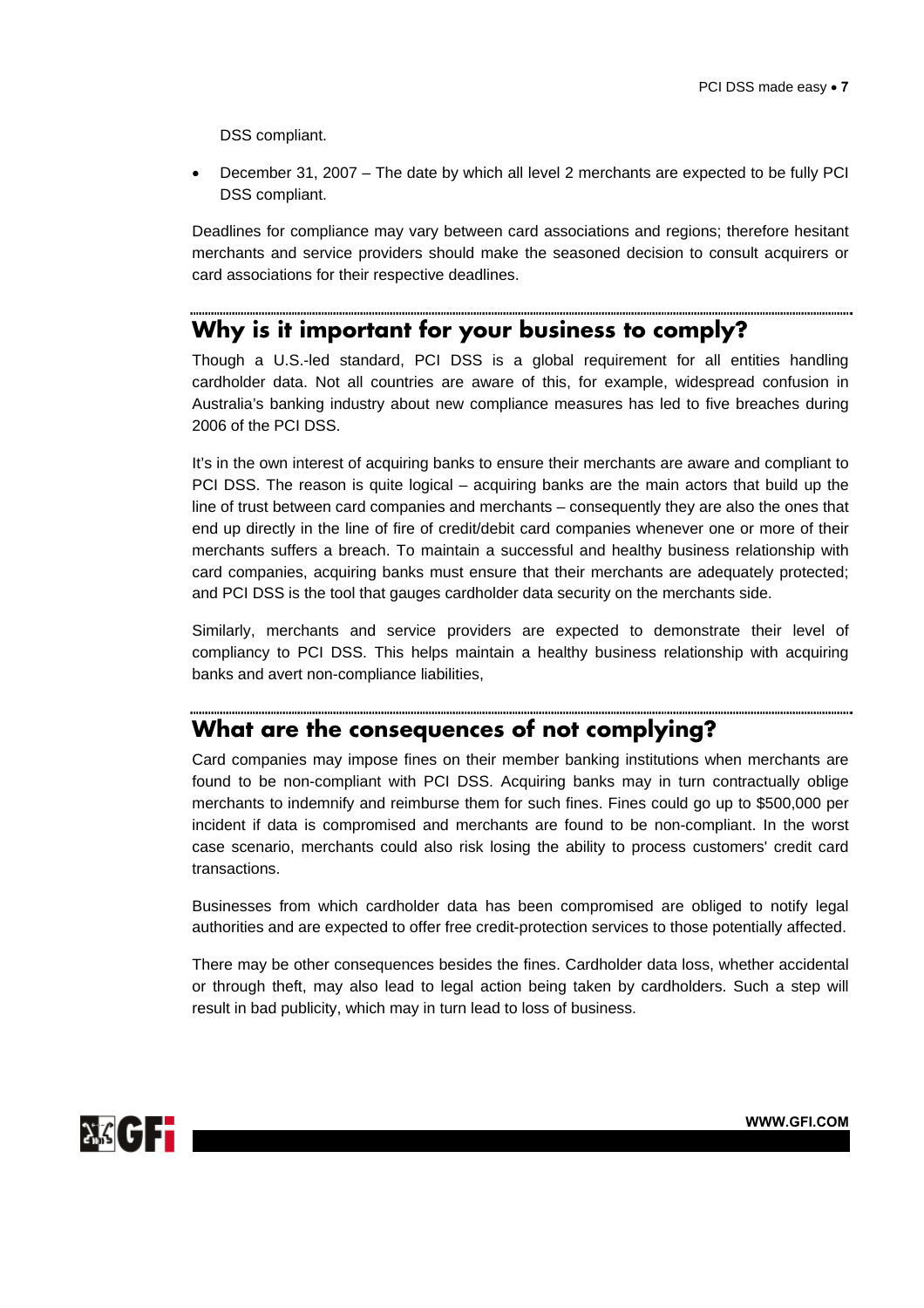### **What solutions does GFI provide to help you meet PCI requirements?**

Technology solutions can be implemented to automate some of the tasks you need to undertake to satisfy PCI requirements. These solutions allow you to monitor adherence to the standard and to alert you when unauthorized events related to cardholder data take place. GFI provides software tools which help you do just this.

GFI EventsManager, GFI LANguard Network Security Scanner (N.S.S.) and GFI EndPointSecurity are three award-winning network security products from GFI. Through auditing, monitoring, reporting and alerting these products can help you address multiple sections in nine of the 12 PCI requirements, as illustrated in Table 4 below.

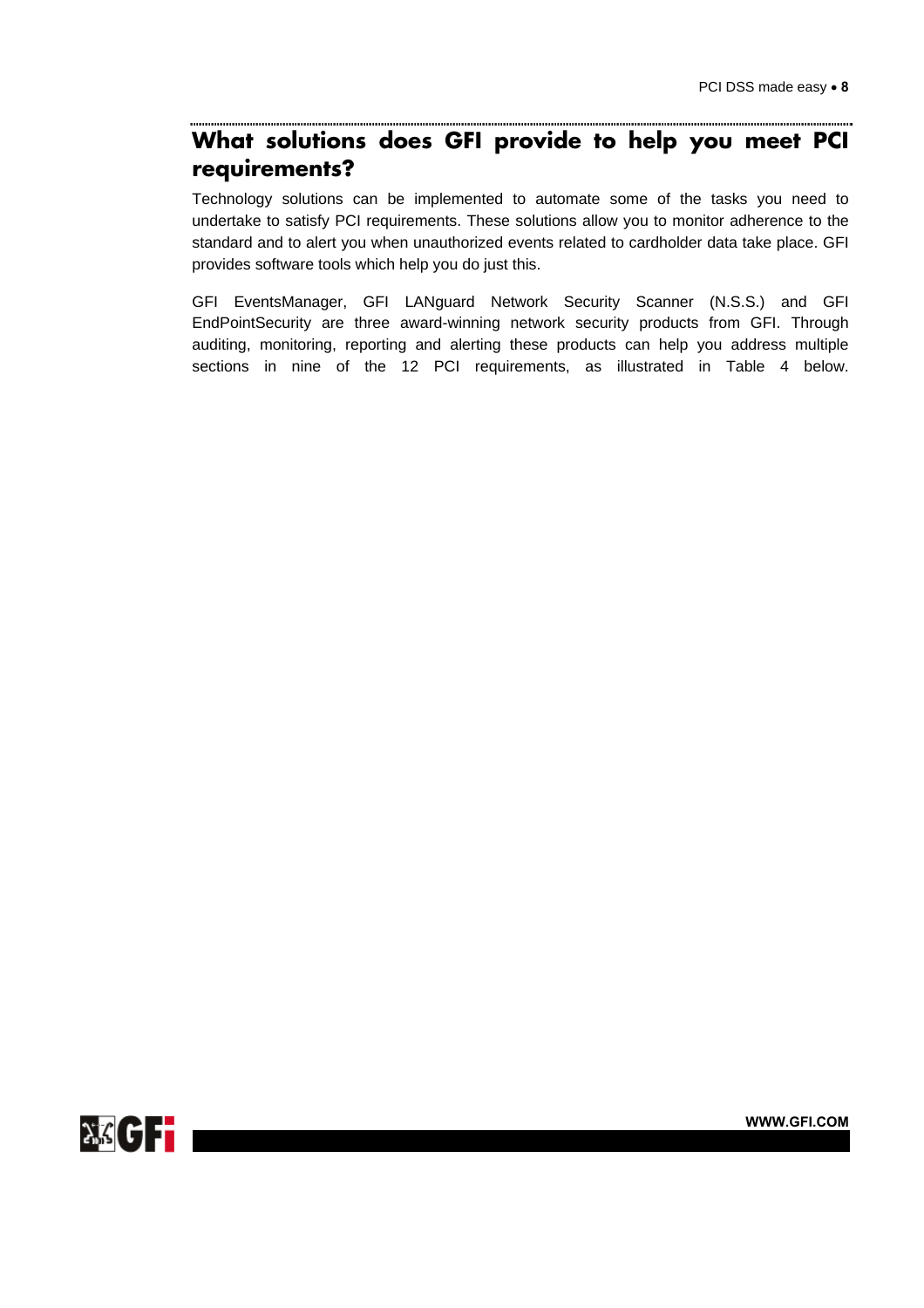| PCI DSS REQUIREMENTS                                                                            |               |                 |                         |
|-------------------------------------------------------------------------------------------------|---------------|-----------------|-------------------------|
|                                                                                                 | <b>GFI</b>    | <b>GFI</b>      | <b>GFI</b>              |
|                                                                                                 | EventsManager | LANguard N.S.S. | <b>EndPointSecurity</b> |
| Install and maintain<br>$1_{-}$<br>a firewall<br>configuration to protect cardholder<br>data    |               |                 |                         |
| 2. Do not use vendor-supplied defaults<br>for system passwords and other<br>security parameters |               |                 |                         |
| 3. Protect stored cardholder data                                                               |               |                 |                         |
| 4. Encrypt transmission of cardholder<br>data across open, public networks                      |               |                 |                         |
| 5. Use a regularly update anti-virus<br>software or programs                                    |               |                 |                         |
| maintain<br>Develop and<br>6.<br>secure<br>systems and applications                             |               |                 |                         |
| 7. Restrict access to cardholder data<br>by business need-to-know                               |               |                 |                         |
| 8. Assign a unique ID to each person<br>with computer access                                    |               |                 |                         |
| Restrict<br>physical<br>9.<br>access<br>to<br>cardholder data                                   |               |                 |                         |
| 10. Track and monitor all access to<br>network resources and cardholder<br>data                 |               |                 |                         |
| 11. Regularly test security systems<br>and processes                                            |               |                 |                         |
| 12. Maintain a policy that addresses<br>information security for employees and<br>contractors   |               |                 |                         |

**Table 4: PCI DSS Requirements** 

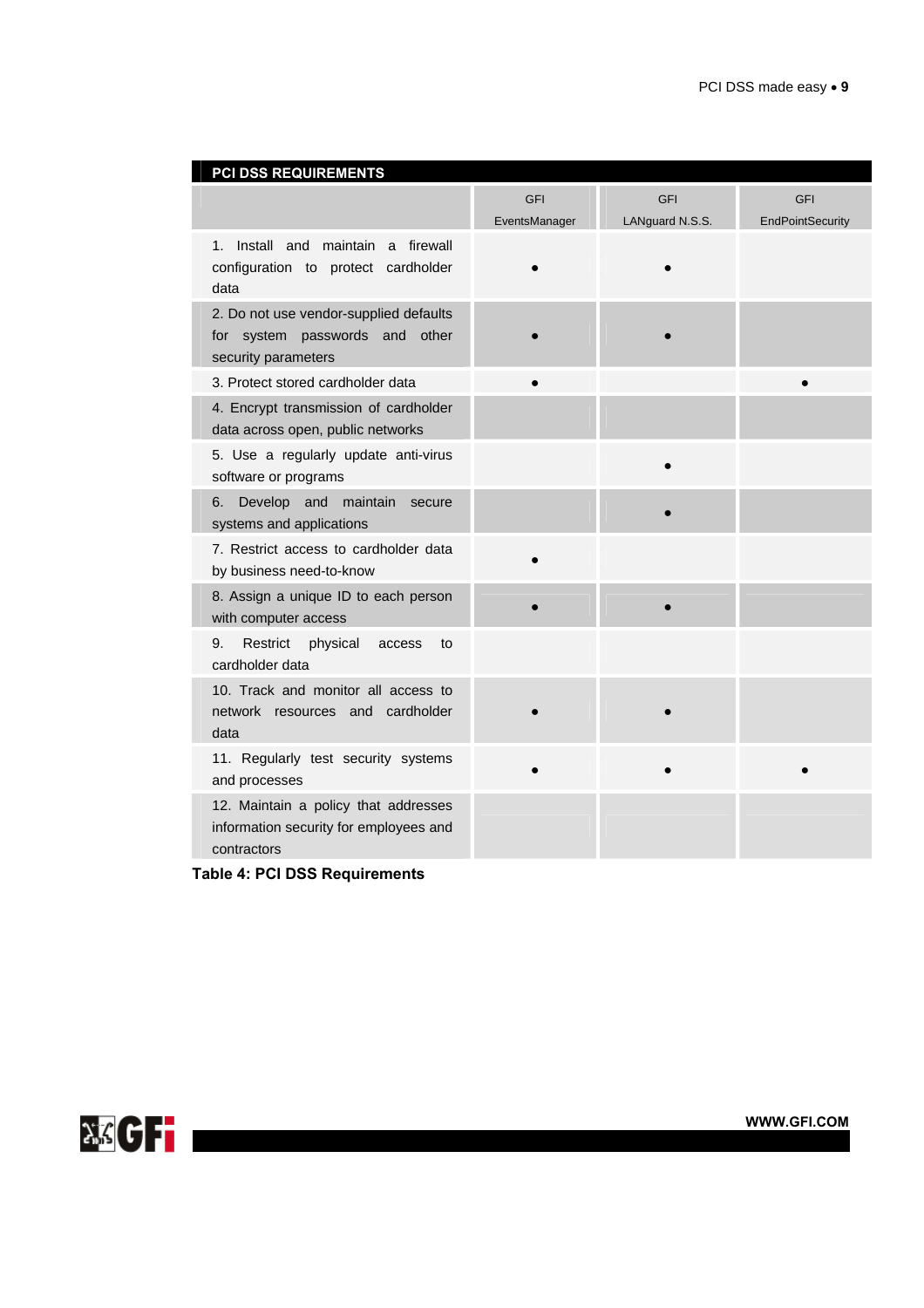### **GFI EventsManager**

Events data analysis is directly specified in requirement 10 (Table 4 above) but it is also good practice for any organization to monitor events.

In a typical network environment, events data is distributed, voluminous and cryptic. Event analysis tools supplied by default within most operating systems offer only the most basic of features. As a result, administrators have no means of being alerted when particular important or problematic events are logged, such as the unauthorized access of cardholder data. Events browsing and filtering tools provided by these tools have very limited search and filter capacities.

GFI EventsManager is a complete log management solution which overcomes all these hurdles, allowing you to centralize events, automate event collection, receive alerts and issue investigative reports. When collecting events, GFI EventsManager's inbuilt rule sets process the events in order to classify them and trigger alerts/actions accordingly. One of the default rule sets provided is specifically targeted towards event classification based on PCI requirements. Event analysis can be carried out through the built-in events browser; queries can also be created and executed to retrieve and analyze specific events.

Through GFI EventsManager businesses can ensure that all events related to cardholder data are being constantly monitored. For more information and to download the product, visit [http://www.gfi.com/eventsmanager/.](http://www.gfi.com/eventsmanager/)

### **GFI LANguard Network Security Scanner**

Vulnerability management is central to requirements 5 and 6 (Table 4 above). However, being able to detect vulnerabilities in various areas covered by other requirements is of utmost importance.

GFI LANguard Network Security Scanner (N.S.S.) addresses the three pillars of vulnerability management: security scanning, patch management and network auditing in one integrated solution. GFI LANguard N.S.S. scans the entire network for over 15,000 vulnerabilities, identifies all possible security issues and provides administrators with the tools they need to detect, assess, report and remediate any threats before hackers do.

Having to deal with problems related to vulnerability issues, patch management and network auditing separately, at times using multiple products, is a major concern for administrators. Not only do they have to install, learn to use and manage multiple solutions but their time is mostly spent trying to understand where the problems are instead of actually addressing the threats that may be present. Using a single console with extensive reporting functionality, GFI LANguard N.S.S.'s integrated solution helps administrators address these issues faster and more effectively.

Through GFI LANguard N.S.S. businesses can ensure that cardholder data is maintained in a

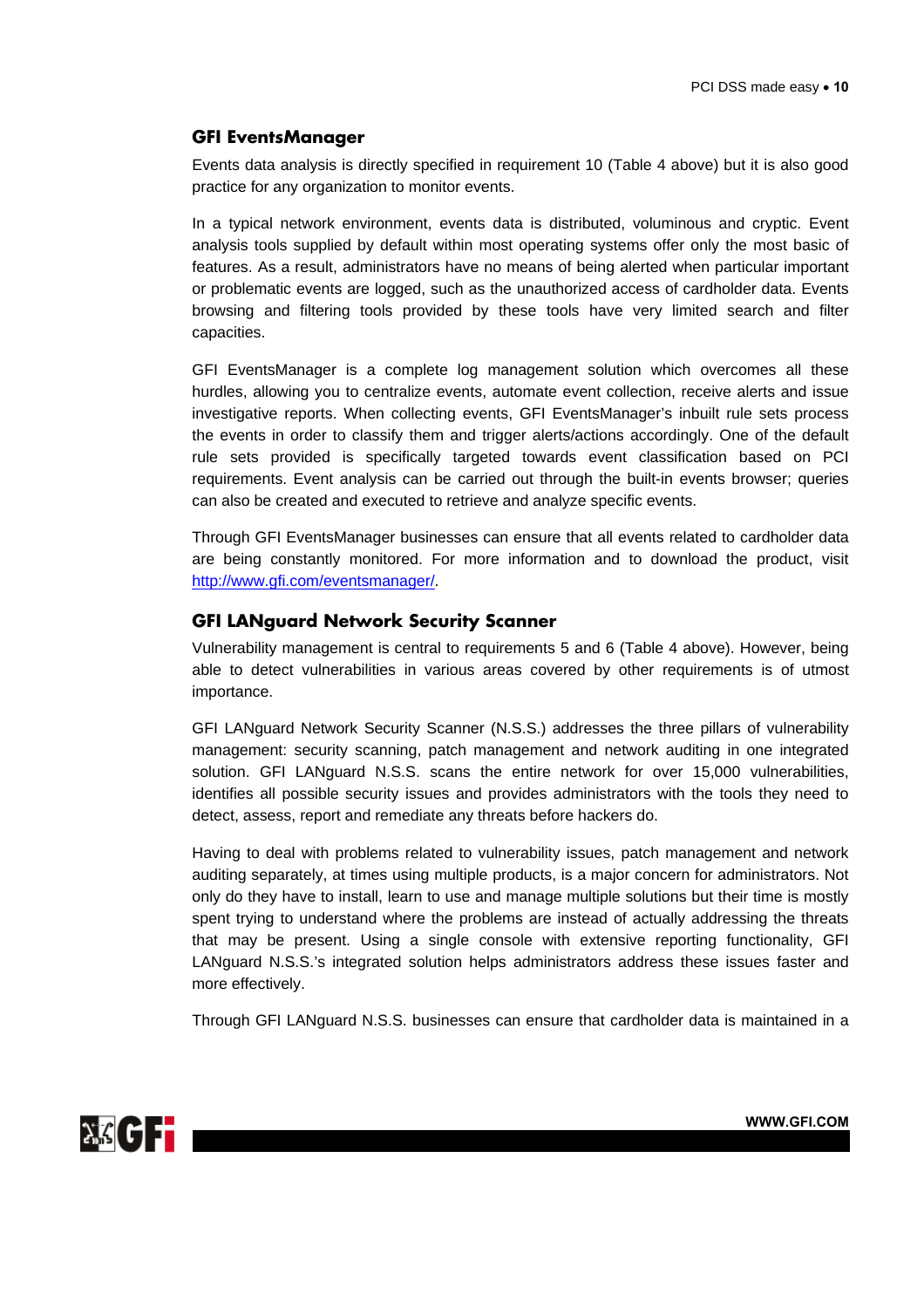secure environment. For more information and to download the product, visit <http://www.gfi.com/lannetscan/>.

### **GFI EndPointSecurity**

Protecting stored cardholder data, requirement 3 (Table 4 above), is a key requirement of the PCI data security standard. Ensuring that this data does not fall into the wrong hands is crucial.

It is a well known fact that mass storage devices, such as USB pen drives, have grown in popularity in the last few years. They are easy and fast to install, capable of storing huge amounts of data, and small enough to carry in a pocket. With no security mechanism in place, copying all cardholder data onto such a device can be done easily and swiftly.

GFI EndPointSecurity is the security solution that helps you maintain data integrity by preventing unauthorized transfer of content to and from the portable storage devices. Through its technology, GFI EndPointSecurity enables you to allow or deny access to a device as well as to assign (where applicable) 'full' or 'read only' privileges over a particular device or to a local or Active Directory user/group. With GFI EndPointSecurity you can record the activity of all portable devices being used on your network computers, including the date/time of usage and by whom the devices were used.

Through GFI EndPointSecurity businesses can ensure that cardholder data is not being copied on to unauthorized storage devices. For more information and to download the product, visit [http://www.gfi.com/endpointsecurity/.](http://www.gfi.com/endpointsecurity/)

### **GFI ReportCenter**

GFI ReportCenter is a centralized reporting framework that allows you to generate various reports using data collected by each one of the GFI products. GFI EventsManager, GFI LANguard N.S.S. and GFI EndPointSecurity all have ReportPacks which plug into the GFI ReportCenter framework.

These ReportPacks are powerful reporting companion tools with numerous pre-configured reports. They also include a comprehensive set of features such as report scheduling, report export and automated report distribution via email. Reports generated through the ReportPacks are valuable to businesses when assessing the effectiveness of their PCI compliance program. For more information and to download a ReportPack, visit [http://www.gfi.com/reportcenter/.](http://www.gfi.com/reportcenter/)

### **Incentives**

It is in the interest of organizations holding credit card data to comply with the PCI Data Security Standard. It is also within the interest of banks to ensure that merchants comply.

Banks could offer incentives to merchants to comply by offering them GFI network security product licenses as part of the signing on deal. They could also provide additional services, such as technical expertise on the GFI products. This would be a win-win situation as

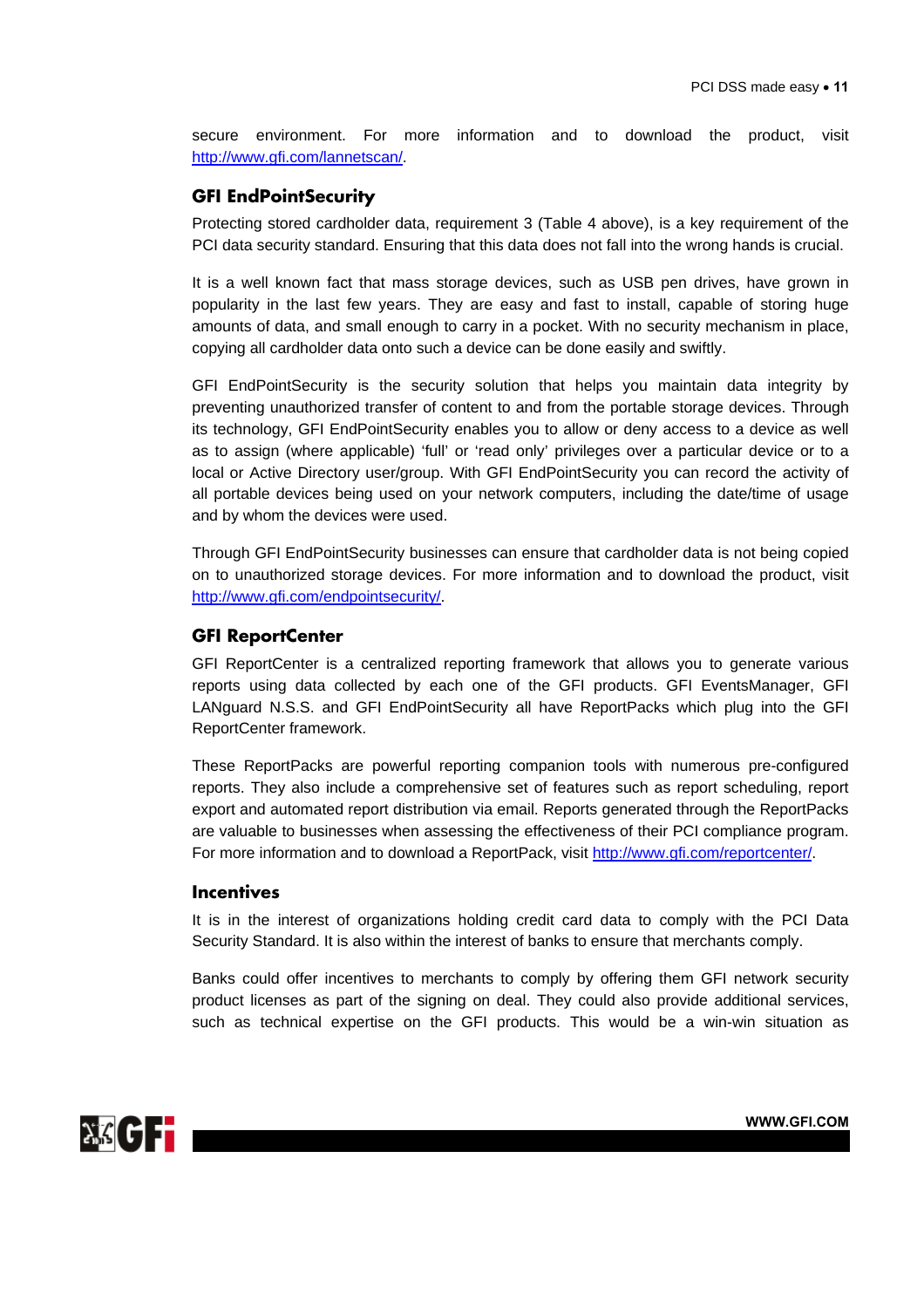merchants can achieve safety of mind in being compliant to the PCI DSS, besides having all the other benefits provided by GFI's products. Banks can also achieve safety of mind knowing that the merchants whom they have authorized to accept credit card payments have taken a big step towards achieving compliance.

# **Conclusion**

Companies are constantly at risk of losing sensitive cardholder data. Such a loss will result in fines, legal action and bad publicity. This will in turn lead to loss in business. Achieving compliance to the PCI Data Security Standard should be high on the agenda of organizations who carry out business transactions involving the use of credit cards.

Implementing software tools for log management, vulnerability management, security scanning and endpoint security will go a long way towards helping you achieve compliance. GFI's network security products can assist you in doing just this.

# **About GFI**

GFI is a leading software developer that provides a single source for network administrators to address their network security, content security and messaging needs. With award-winning technology, an aggressive pricing strategy and a strong focus on small-to-medium sized businesses, GFI is able to satisfy the need for business continuity and productivity encountered by organizations on a global scale. Founded in 1992, GFI has offices in Malta, London, Raleigh, Hong Kong, Adelaide, Hamburg and Cyprus which support more than 200,000 installations worldwide. GFI is a channel-focused company with over 10,000 partners throughout the world. GFI is also a Microsoft Gold Certified Partner. More information about GFI can be found at [http://www.gfi.com.](http://www.gfi.com/)

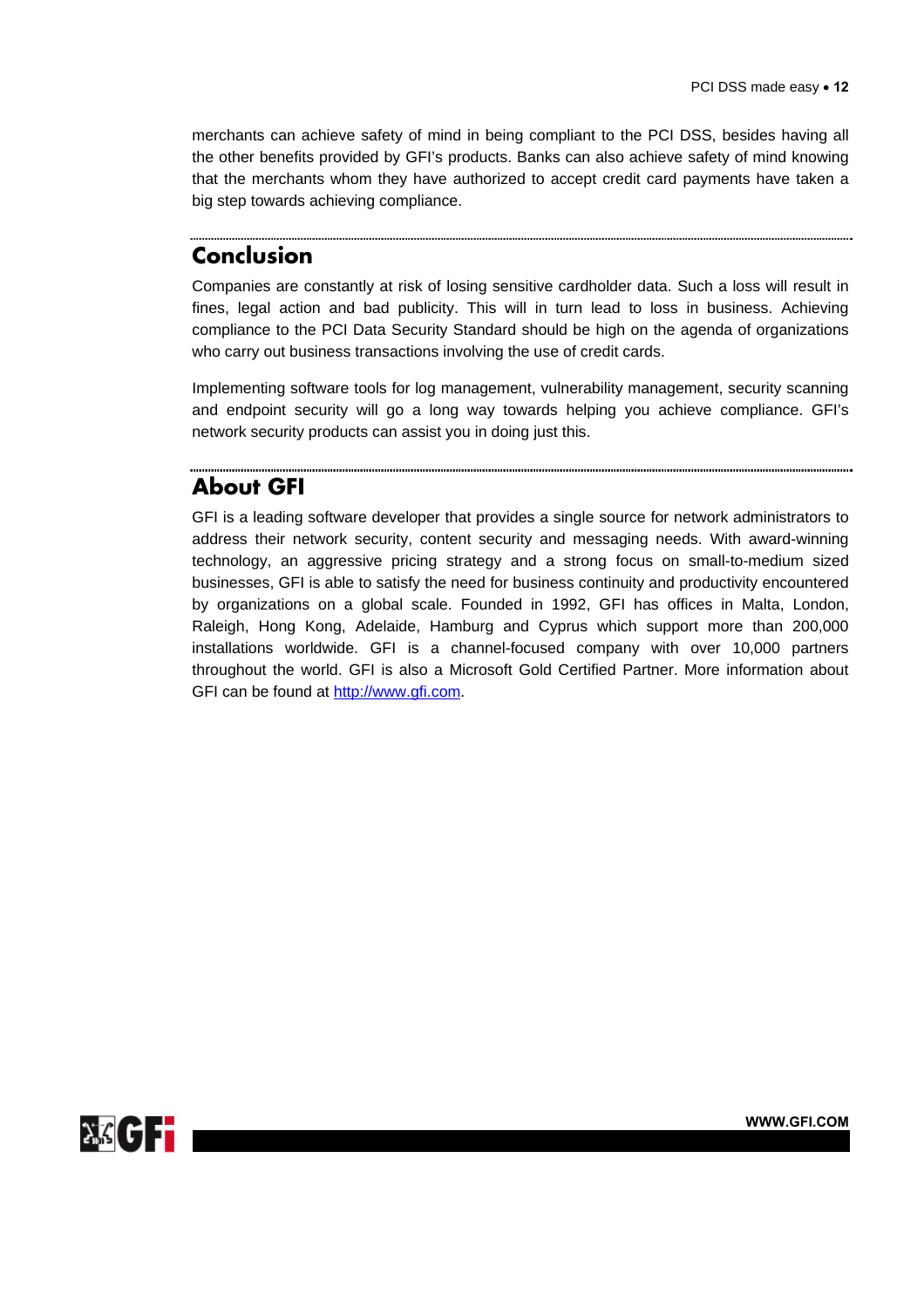### **Sources**

CreditCards.com (2006) *Credit Card Industry Facts and Personal Debt Statistics* available from: <http://www.creditcards.com/statistics/statistics.php>(last cited 29 Dec 2006).

U.S. Census Bureau (2006) *Quarterly retail e-commerce sales 2nd quarter 2006* available from: <http://www.census.gov/mrts/www/data/html/06Q2.html> (last cited 29 Dec 2006).

Federal Trade Commission (2006) *Consumer Fraud and Identity Theft Complaint Data January – December 2005.*

United States Postal Service *Identity Theft: Stealing Your Name and Your Money* available from:<http://www.usps.com/postalinspectors/IDtheft2.htm>(last cited 29 Dec 2006).

Bednarz A. (2006) *Online merchants will lose \$3 billion to fraud in 2006*, Network World, Inc. available from: [http://www.networkworld.com/news/2006/111406-online-merchants](http://www.networkworld.com/news/2006/111406-online-merchants-fraud.html?nlhtsec=1113securityalert2)[fraud.html?nlhtsec=1113securityalert2](http://www.networkworld.com/news/2006/111406-online-merchants-fraud.html?nlhtsec=1113securityalert2) (last cited 29 Dec 2006).

Marlin S. (2005) *Customer Data Losses Blamed On Merchants And Software*, CMP Media LLC available from: <http://www.informationweek.com/showArticle.jhtml?articleID=161601930> (last cited 29 Dec 2006).

Ward M. (2005) *Web shops face tighter security*, BBC available from: <http://news.bbc.co.uk/2/hi/technology/4449759.stm> (last cited 29 Dec 2006).

Evers J. (2005) *Credit card breach exposes 40 million accounts*, CNET Networks, Inc. available from: [http://news.com.com/Credit+card+breach+exposes+40+million+accounts/2100-1029\\_3-](http://news.com.com/Credit+card+breach+exposes+40+million+accounts/2100-1029_3-5751886.html) [5751886.html](http://news.com.com/Credit+card+breach+exposes+40+million+accounts/2100-1029_3-5751886.html) (last cited 29 Dec 2006).

Extended Retail Solutions (2006) *Fighting spyware and retail identity theft*, GDS Publishing Ltd. available from: <http://www.extendedretail.com/pastissue/article.asp?art=25770&issue=147> (last cited 29 Dec 2006).

Schneier B. (2005) *Schneier on Security: Visa and Amex Drop CardSystems*, Schneier.com available from: [http://www.schneier.com/blog/archives/2005/07/visa\\_and\\_amex\\_d.html](http://www.schneier.com/blog/archives/2005/07/visa_and_amex_d.html) (last cited 29 Dec 2006).

Harris Interactive (2005) *Global Consumer Attitudes and Behaviors Toward Data Security*, Visa International.

Krebs B. (2006) *ID Thieves Turn Sights on Smaller E-Businesses*, The Washington Post available from: [http://www.washingtonpost.com/wp](http://www.washingtonpost.com/wp-dyn/content/article/2006/09/28/AR2006092800333.html)[dyn/content/article/2006/09/28/AR2006092800333.html](http://www.washingtonpost.com/wp-dyn/content/article/2006/09/28/AR2006092800333.html) (last cited 29 Dec 2006).

Cybertrust (2006) *PCI Merchant & Service Provider Levels* available from: